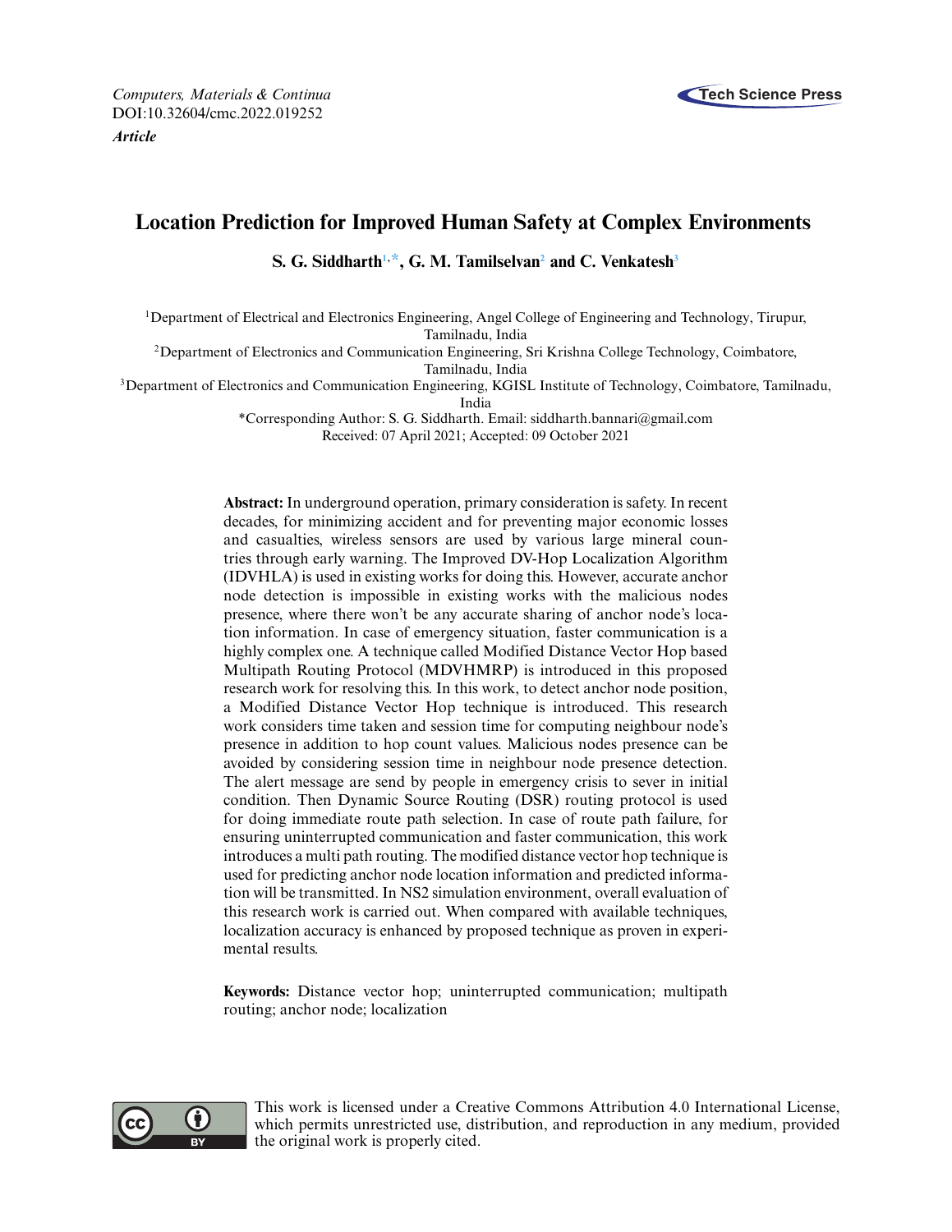# **1 Introduction**

Predicting an emergency position with a large number of sensors will function as a protection service in emergencies [\[1\]](#page-14-0). Huge amount of small sensors with minimal memory and various sensing capacities that autonomously coordinate as well as reorganise themselves as ad hoc networks in response to emergency tasks and signals from atmosphere may be made up of a real-time variable safety net [\[2\]](#page-14-1).

The navigation device deployed in advance is activated for executing two guiding activities when an emergency occurs [\[3\]](#page-14-2). In the first example, it is important to lead a stuck person out of emergency area, avoiding dangerous areas [\[4\]](#page-14-3). Second, in order to aid stranded people in distress, rescuers need to be directed into emergency region [\[5\]](#page-14-4).

Wireless Sensor Networks (WSNs) have received substantial reactions from academics and businesses in various fields with new technologies being developed [\[6\]](#page-14-5). Any of the possible uses include surveillance of the landscape and plants, search and rescue operations, object detection, such as tracking medical patients and doctors, patient monitoring, military and other industrial applications.

Sensor nodes that are small in scale, are cheaper and use less resources with capabilities such as sensing, data storage, computing and wireless communication have been developed as a result of technical progress [\[7\]](#page-14-6). Localization is an important and demanding aspect of many WSN applications, including design, implementation, synchronisation, calibration, quality of service and security [\[8\]](#page-14-7), among others.

In order to make it important for localization, sensor data must be added to the measured data, as this is fundamentally relevant in the tracking and documenting of wide-ranging information such as acoustic, thermal, visual, seismic or any other kind of measured observation [\[9\]](#page-14-8). For example, the location or part of the farm from which the data is collected will require an individual monitoring a large vegetation farm with a wide range of vegetables, since various vegetables have different basic requirements.

Node localization is expected to disclose the origin of objects, so that community sensor requests, routing, and network coverage questions can be supported or addressed. Over the decade, study has offered a range of solutions to the issue of node localization [\[10\]](#page-14-9). In general due to their implementation criteria, there is often a trade-off between localization precision, computational complexity, and energy efficiency of techniques.

A WSN typically has large amount of sensor nodes spatially dispersed, making it impossible and inefficient to record sensor nodes positions when nodes are deployed [\[11\]](#page-14-10). There is also a risk that the sensor node will later be relocated to some other location from its original location. An algorithm is therefore needed that will autonomously decide the position of the nodes.

The key purpose of this research is to introduce a system for data transmission that can support people in emergency situations. This analysis work helps to forecast, to assist them on time, the position of the people in need. This is achieved by implementing the algorithm of position prediction that will assist individuals to predict the exact location, so it is possible to perform on-time recovery acts. This is done by using data submitted by individuals via a multi-path routing algorithm.

This research work's overall organization is given as follows: In this section, general introduction about wireless sensor network and emergency crisis handling is given. In Section 2, description about different related research methods that focus on predicting location of sensor nodes are given. In Section 3, detailed overview of proposed research technique along with suitable examples and diagrams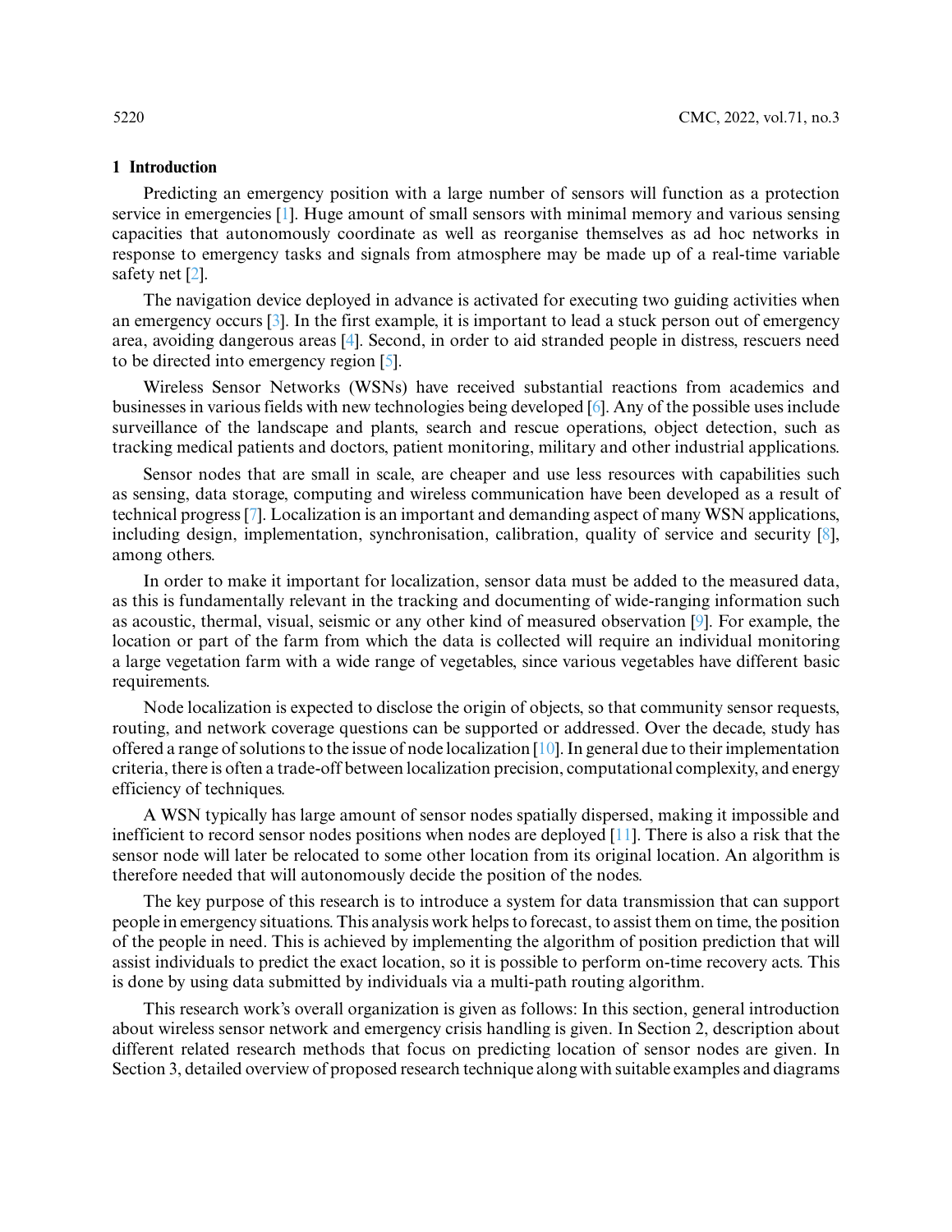are given. In Section 4, simulation analysis of research work is given in detailed. Finally in Section 5, overall conclusion of research work in terms of simulation outcome is given.

#### **2 Related Works**

In order to reduce energy consumption incurred by multi-hop transmitting of event-related data, Vincze et al. [\[12\]](#page-14-11) suggested an adaptive technique which shifts sink node adaptively within covered area based on current events evolution. For two optimization techniques, both analytical and simulation results are provided: minimising total energy usage and minimising maximum load on a given sensor, respectively.

The LEACH protocol was expanded by Yuan et al. [\[13\]](#page-14-12) to allow multi-hop transmissions between clusters by inserting a cooperative MIMO technique into hop-by-hop transmissions. This technique will achieve successful performance enhancement with respect to energy consumption and reliability through cooperative node's adaptive collection and collaboration between multi-hop routing and cooperative MIMO transmissions.

The energy efficient clustering algorithm for multi-hop wireless sensor networks was implemented by Nayak et al. [\[14\]](#page-14-13). These algorithms concentrate on CH's performance, which can be adoptive, scalable, and intelligent enough for spreading load between sensor nodes that can increase network's lifespan. Unfortunately, however majority of algorithms use the FL (T1FL) model type-1. In this article, on basis of interval type-2 FL model, we suggest a clustering algorithm intended to manage unknown level decisions better than the T1FL model.

In order to assess node localization problem's accuracy in wireless sensor networks, Goyal et al. [\[15\]](#page-14-14) identified Meta heuristic optimization algorithm termed as bat algorithm. Meanwhile, using bacterial foraging techniques of bacterial foraging optimization algorithm, original bat algorithm has also been updated.

Node localization assisted by unmanned aerial vehicle has been suggested by Yang et al. [\[16\]](#page-14-15). There are three phases of the localization process: node image selection, non-occluded node localization and occluded node localization. In first phase, deployment area for capturing node images is shot by an unmanned aerial vehicle carrying a Global Positioning System. Then convolutional neural network approach is used for classifying nodes in non-occluded node localization process.

Liu et al. [\[17\]](#page-14-16) suggested a novel adaptation for global optimization of the multi-group quasi-affine transformation evolutionary algorithm. Enhanced demographic diversity is introduced by arbitrarily splitting the population into three groups for adaptation to multi-group quasi-affine evolutionary algorithm transformation. To increase the algorithm's performance, each party adopts a mutation strategy differently.

In wireless sensor networks, the elephant herding optimization algorithm (EHO) adopted by Strumberger et al. [\[18\]](#page-15-0) is used to solve localization problems. EHO is a comparatively recent metaheuristic swarm intelligence that when dealing with hard problems with NP, obtains positive outcomes. The issue of node localization in wireless sensor networks, which belongs to NP's hard optimization group, is one of the most important problems in this field. For each unspecified sensor node randomly deployed in the monitoring area, the object of node localization is to set geographical coordinates.

A new node localization algorithm according to secondary correction errors has been proposed by Ma et al. [\[19\]](#page-15-1). Firstly, for correcting distance error, orthogonal polynomial fitting process, a mathematical model, is used. In addition, first and then square subtraction, a technique, is introduced for resolving equations.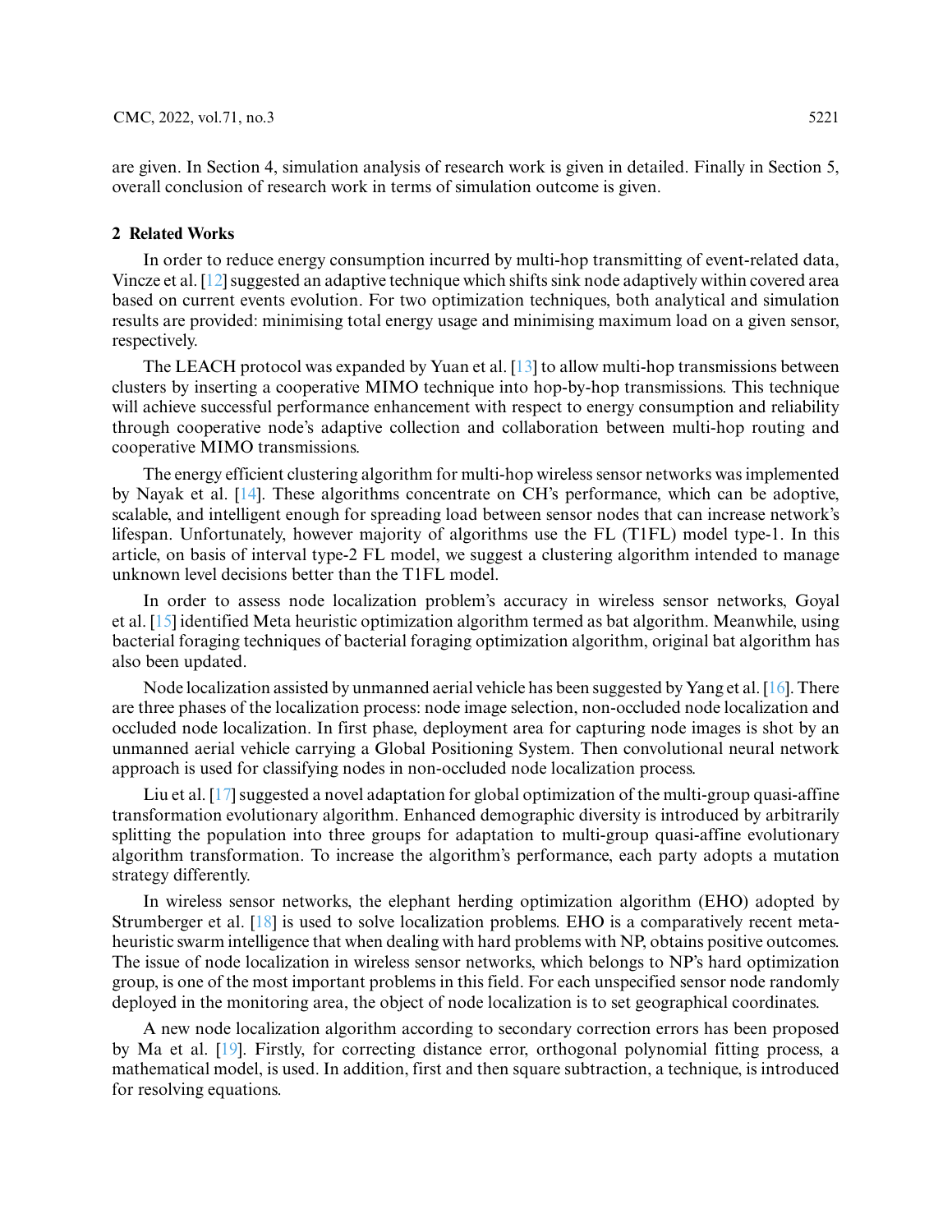At the same time to build weighted matrix for overcoming unknown node coordinates, real distance and distance error are used as weighting variables. Finally, for refining positions of unknown nodes, redundant knowledge produced by solving equations is employed.

A node localization approach based on a recent bio-inspired algorithm termed as Salp Swarm Algorithm (SSA) was proposed by Kanoosh et al. [\[20\]](#page-15-2). The proposed algorithm is compared under various WSN deployments to well-known optimization algorithms like grey wolf optimizer (GWO), firefly algorithm (FA), Butterfly optimization algorithm (BOA) and particle swarm optimization (PSO).

A range-free localization process based on a fuzzy-logic approach was proposed by Bhowmik et al. [\[21\]](#page-15-3). Based on their proximity to the sensor nodes, the localization scheme uses the Received Signal Strength (RSS) from the anchor nodes and fuzzy logic is used to create the relationship between RSS and distance to determine precise localization. We have compared our proposed solution to other known algorithms through detailed simulations.

An efficient Cuckoo Search (CS) algorithm for node localization was proposed by Cheng et al. [\[22\]](#page-15-4). This method helps the population to approach the global optimal solution easily, depending on the change in phase size, and the fitness of each solution is used to construct the likelihood of mutation to prevent local convergence. In addition, the method limits the population within a certain range such that the energy usage generated by negligible searches can be avoided.

# **3 Location Prediction Concerned Data Transmission**

The key aim of the research work suggested is to ensure quicker and safe contact with the servers regarding the location of the people employed in the underground tunnels. With this knowledge, it is possible to make quicker decisions in the event of an emergency situation. The methodologies introduced in the research work proposed are described below:

- In this work, the modified Distance Vector Hop approach is used to detect the location of the anchor node. The existence of adjacent nodes will be taken into account in this research work, along with the hop count values, session time and even time taken. Provided the session time to detect the presence of nearby nodes, the presence of malicious nodes will be avoided.

- In the event of an emergency situation, individuals must first transmit the warning request to the server, thereby choosing the immediate route direction using the DSR routing protocol.

- In this work, multi path routing is applied to ensure quicker connectivity and continuous communication in the event of a breakdown of the route path.

■ The anchor node position information will be transmitted using the modified distance vector hop process.

# *3.1 Problem Scenario*

Around 95% production is done via underground mining because of the coal resource's complex storage conditions. Coal mine geological structure is a highly complex one and serious effects may be produced due to natural disasters. There are many hidden risks also. So, research on early warning system's in coal mine plays a significant role. Using coal mine safety early warning and monitoring system, it if possible to form a management decision information channel for underground wells and coal mines as well as reliable safety early warning mechanism. For accident rescue, management decision making, production command and disaster warning, personal safety and environmental parameter's dynamic information are provided by this.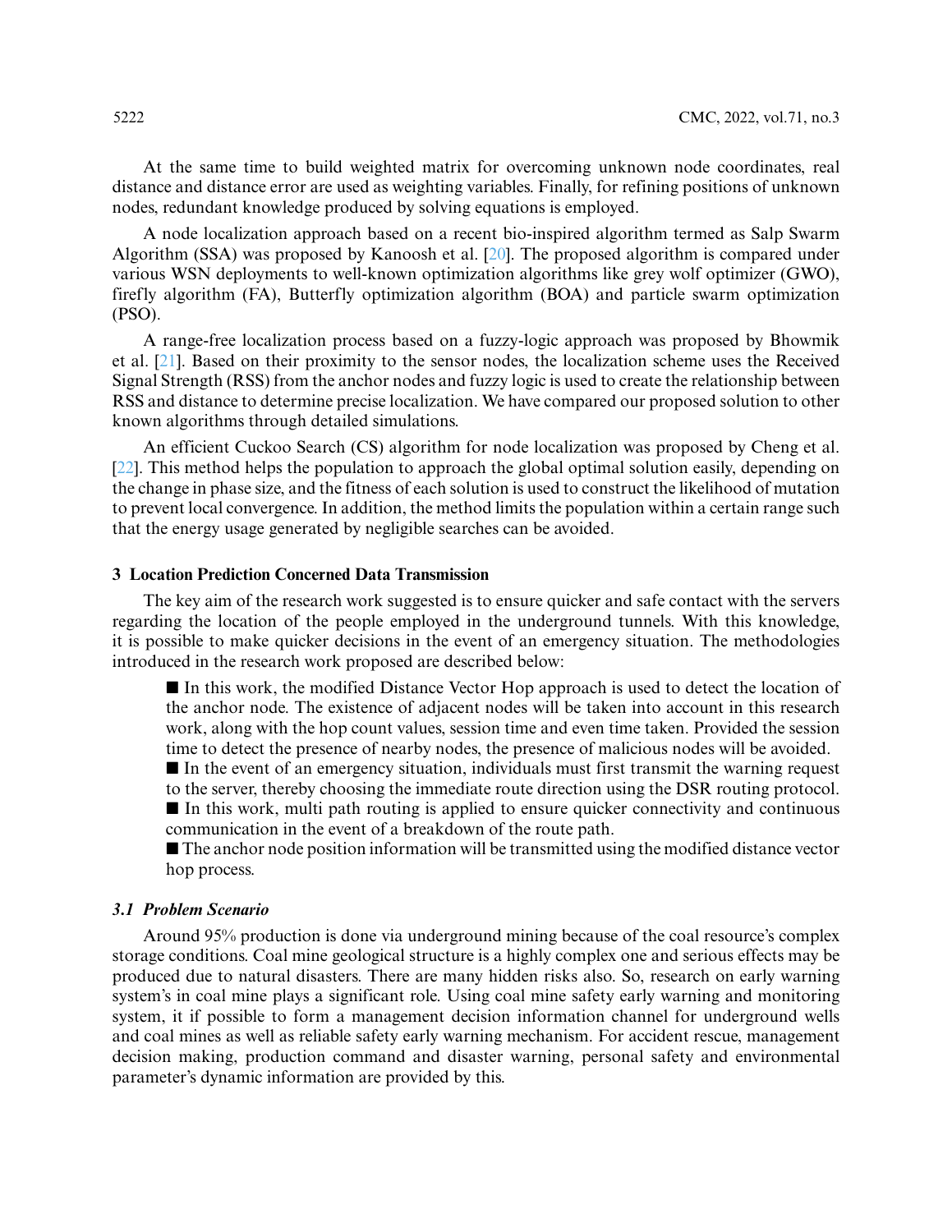A crucial role is played by a WSN wireless positioning algorithm's positioning accuracy in underground operation positioning structure system and coal mine intelligent safety early warning system. Between nodes, minimum hop path is assumed as straight line by DV-Hop algorithm. But in practical applications, this is not always possible. In estimated distance using hop-size and hop count, error is generated by this assumption. Communication range plays another drawback in DV-Hop algorithm. Because of radio and noise irregularity, a perfect circle will not be formed by every node's communication range in real environment.

# *3.2 Network Formation*

The 'N' number of sensor nodes in  $m \times m$  network area is deployed at random. In the middle of the  $m \times m$  region, the sink is located. 'n' sensor nodes with two dimensional space coordinates such as (x, y) are clustered according to the cross correlation factor. It is possible to measure the cross correlation factor by

$$
C(s) = Corr(x, y) \tag{1}
$$

where,

x, y represents two dimensional space coordinates

# Corr represents Correlation

Pearson product moment co-efficient is used for obtaining correlation and it is also termed as correlation coefficient.

$$
Corr(x, y) = \rho(x, y) = \frac{Cov(x, y)}{\sigma_x \sigma_y}
$$
\n(2)

$$
Cov(x, y) = \frac{(x - \mu_x)(y - \mu_y)}{n - 1}
$$
 (3)

where,

x, y represents two dimensional coordinate points

 $\mu_{x}$ ,  $\mu_{y}$  represents Mean Value of x, y

Cov represents Covariance

 $\sigma_{x}, \sigma_{y}$  represents Standard Deviation of x, y

If the correlation coefficient ranges from (0 to 1), the nodes deployed are strongly correlated and the distance between the nodes is less, nodes require less energy consumption to transmit the data. If the coefficient ranges from  $(0 \text{ to } -1)$ , the lower the association between the nodes deployed is implied.

# *3.3 Multipath Routing Using Modified Dynamic Source Routing Protocol*

Multipath routing is the routing strategy used by a network to use several alternate routes, which can provide a range of advantages, such as fault tolerance, increased bandwidth or better protection. It is possible to cross, edge-disjoint or node-disjoint several paths computed with each other. CMR (Concurrent Multipath Routing) is also taken to mean that various available routes for the transfer of data streams originating from an application or multiple applications are concurrently handled and used.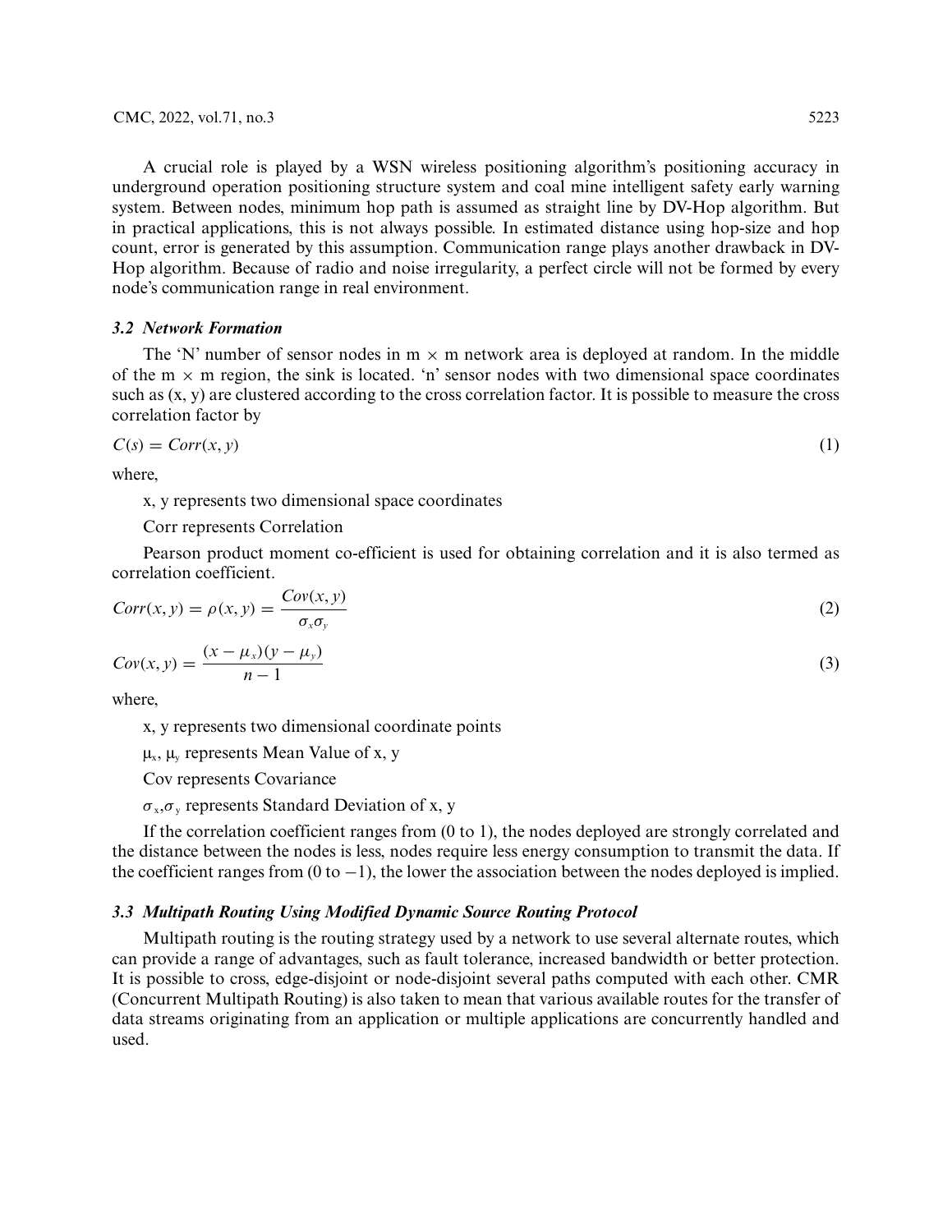Each stream is allocated a different path in this type, uniquely to the degree provided by the available number of routes. Any streams can share paths if there are more streams than open paths. By building multiple active transmission queues, this offers greater use of usable bandwidth.

It also offers a fault tolerance measure such that if a path fails, only the traffic assigned to that path is disrupted, the other paths continue to support their stream flows; preferably, there is also an immediately available alternate path on which the broken stream can continue or restart.

# *3.3.1 Modified DSR Protocol*

Ratings are collected by reputation systems and are processed and consolidated by this. Upon request, this information is made available. There are two effects of it.

It provides the information, which allows the users for predicting future behavior of someone.

- Simultaneously, they influence future by giving incentive to behave well.

A reputation is characterized as an import of past actions of a person. It is used by companies in brick and mortar universe to figure out possibility of obtaining optimal amount of fulfilment from their transaction with other individual whose credibility is being assessed. Until spreading it further or labelling it as unknown, credibility mechanisms can motivate users to check details.

Many emerging approaches to the use of credibility structures for ad-hoc mobile networks rely on addressing routing challenges created by misbehaving nodes. They still ignore complexities of a highly mobile node situation where potential for meeting someone again is tiny. Privacy questions are totally overlooked in the majority of situations.

In specific, if a human user is assumed as device owner, reputation is a sensitive personal information. Often, it has entity's former transactions detailed information. For an entity, it is critical, reputation should not be lost by false accusation.

- For making reputation as highly usable and objective one, they are assigned with numerical values.

■ Node behavior is continuously monitored using monitoring module in reputation based system and every node is assigned with a reputation value according to its packet forwarding activity.

 $\blacksquare$  Neighbors as well as nodes had transaction with its reputation values are maintained by every node. Range of reputation value lies in-between 0 to 1, where best behavior is indicated using the value 1 and worst behavior is indicated using the value 0.

■ Ratio between packets forwarded by a node and packets send to it defines the reputation values.

■ During the first meeting of a node, entity for other nodes are created and reputation value of 1 is assigned to them.

■ Relative mobility of a node defines the nature of packet forwarding and data flow between nodes. Packets forwarded by node Q is observed by node P and a reputation value r  $(P, Q)$  is assigned by it. Ratio between packets count forwarded by Q and packets sent to it defines reputation value. These reputation values are stored by every node as new and old values weighted average (μ) via following expression.

rcurrent  $(P, Q) = (1 - \mu) \text{rold } (P, Q) + \mu \text{.}$ rnew  $(P, Q)$  (4)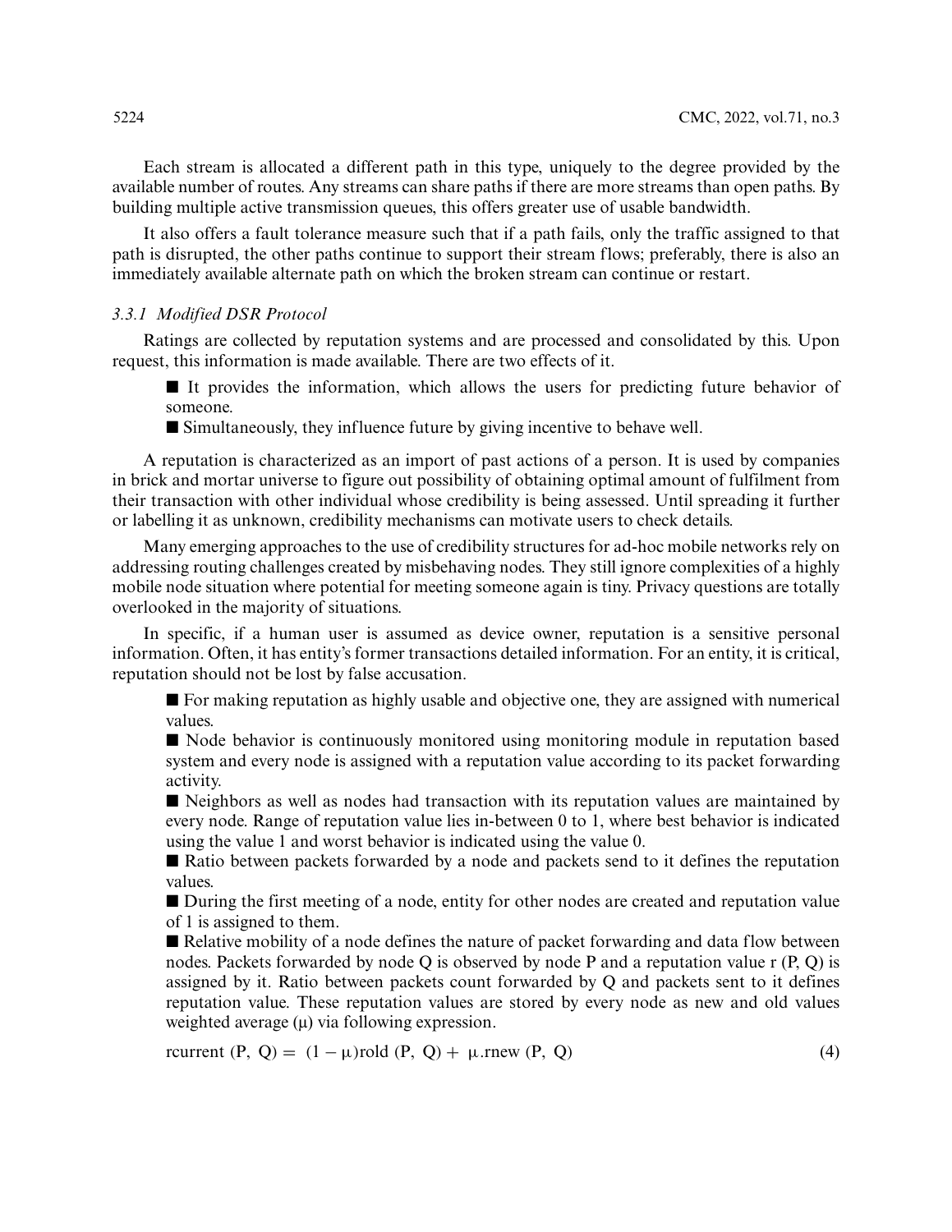$\blacksquare$  In conditions when a node P wants to form an opinion about a certain node Q, reputation values are requested by it. Expression suggested to compute composite reputation value from reputation values computed from a neighbor, says R, is expressed as,

 $r = r(P, Q) = r(P, R) \cdot r(R, Q) + (1 - r(P, R)) \cdot r(P, Q)$  (5)

■ Nodes may move in and out of other node's range frequently in ad-hoc setting, which disrupts/reroutes ongoing flows.

- As a result, target node's behavior can be best described using a node having longest association.

#### *3.3.2 Data Transmission*

In general, there must be a reliable data transfer and no data during transmission needs to be ensured. So, reliable data transfer from one node to another node is ensured using two basic techniques. They are, non-acknowledgment based techniques and acknowledge based technique. Due to the following reasons, for reliable data transmission, acknowledgment based technique is used in this research work. Three message types are used for both non-ack and ack based techniques.

- a. Data packet pi's transmission.
- b. Packet pi's acknowledgement for ack based technique and RMP that is request to missing packet in non-ack based technique.
- c. Packet pi's re-transmission.

After sending packet to receiver, a node waits for an acknowledgment from receiver. For a time period (ta), it waits. The data packet is re-transmitted again, if there is no acknowledgement is received within this time period and until sender receiving acknowledgement for the transmitted data packet, this process is repeated.

# *3.4 Location Estimation Using Modified Distance Vector Hop Protocol*

In every anchor node, for computing initial Average Hop Distance (AHD), traditional DV-Hop algorithm is used in this work and following additional steps are used in this proposed work for enhancing localization accuracy and it forms a Modified DV-Hop algorithm. The hops count among nodes is fixed in general under DV-hop idea premise. The AHD is adjusted in modified DV-Hop for computing minimum error between actual distance and estimated distance.

Based on introduced DV-hop in second phase of ''DV-Hop localization algorithm", there is a chance for high error where every anchor node selected all other anchors as reference nodes for estimating an AHD, as large error may be produced by some of them in random topology networks. So, an approach for removing reference anchors is provided by modified DV-hop which may produce a huge error in this way for enhancing AHD's computation accuracy.

At first, every node's pseudo-range error factor is defined to its reference nodes. For example, pseudo-range error factor is computed by anchor  $N_i$  to j<sup>th</sup> reference anchor as mentioned below,

<span id="page-6-0"></span>
$$
diff - err_{ij} = \left| \frac{\partial_{ij} - d_{ij}}{d_{ij}} \right| \tag{6}
$$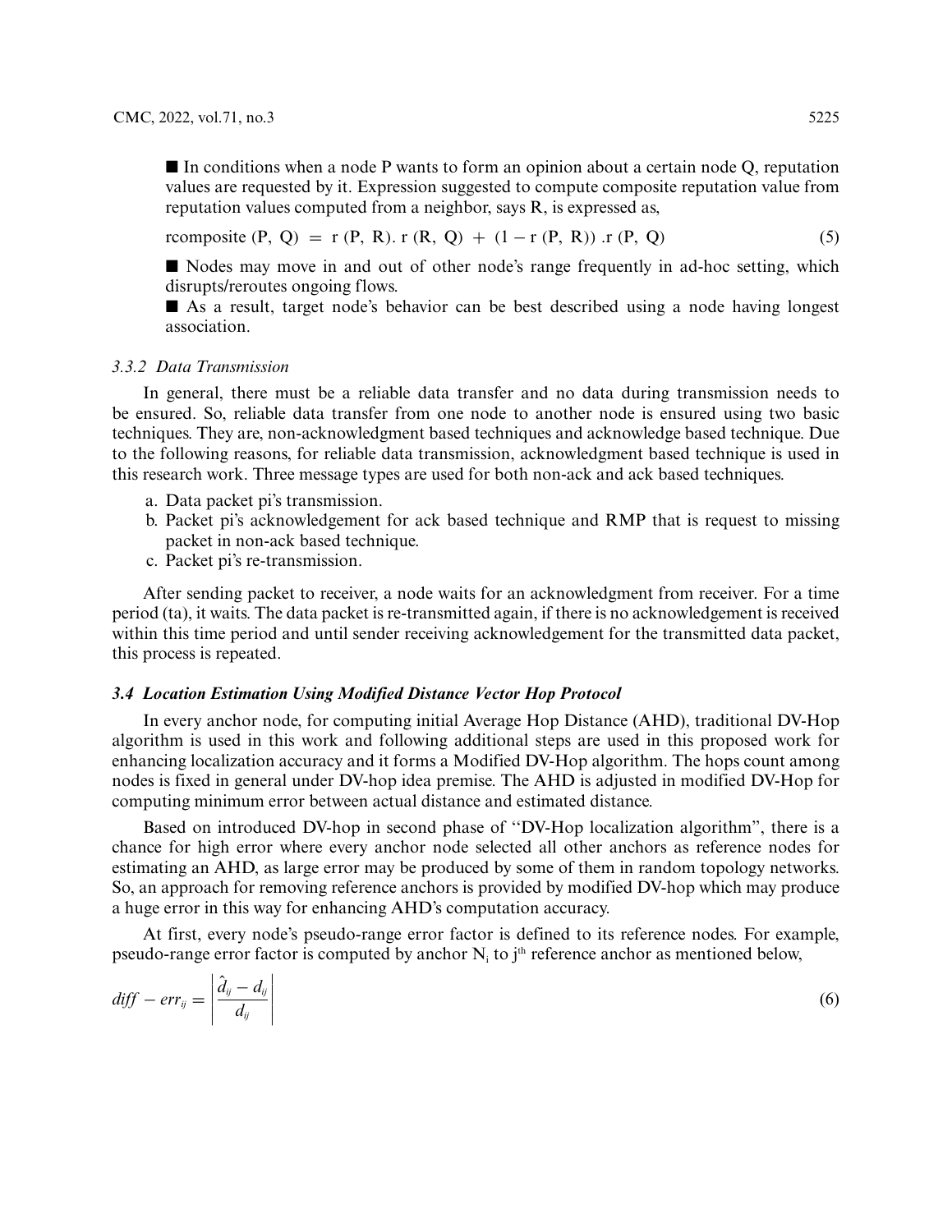where, between anchor  $N_i$  and anchor  $N_i$ , actual distance is represented as  $d_{ii}$ , estimated distance is represented as  $\hat{d}_{ij}$  and it is expressed as,

<span id="page-7-3"></span>
$$
\hat{d}_{ij} = HopSize_i \times hop_{ij} \tag{7}
$$

where, bop-count between anchor N<sub>i</sub> and anchor N<sub>i</sub> is represented hop<sub>ii</sub> and anchor N<sub>i</sub>'s average hop size is represented as HopSize.

High closeness between real distance and pseudo-range is indicated using small value of diff\_err<sub>ij</sub>. Then, in ascending order, diff err<sub>ij</sub> are sorted and top  $k(k)=3$ ) reference anchors are selected for forming an optimum group of anchors  $(OGA_{s_{i,k}})$  of N<sub>i</sub> for recalculating AHD of N<sub>i</sub> using expression [\(8\).](#page-7-0) At last, for replacing HopSize<sub>i</sub> as AHD,  $HopSize<sub>i</sub><sup>k</sup>$  is utilised.

<span id="page-7-0"></span>
$$
HopSize_i^k = \frac{\sum_{j=1}^k d_{ij}}{\sum_{j=1}^k hop_{ij}}\tag{8}
$$

If anchor N<sub>i</sub> is an unknown node, by computing its distances to every anchor among  $OGAs_{i,k}$ , N<sub>i</sub> locates itself. Expression [\(9\)](#page-7-1) is used for computing the distance between jth  $(1 \le i \le k)$  anchor node and Ni within  $OGAs_{i,k}$  as,

<span id="page-7-1"></span>
$$
\hat{d}_{ij} = HopSize_i^k \times hop_{ij} \tag{9}
$$

The N<sub>i</sub>'s position correction values can be computed using expression  $(10)$  as N<sub>i</sub>'s true location is known to us.

<span id="page-7-2"></span>
$$
\begin{cases}\n\Delta x_i = x_i - \hat{x}_i \\
\Delta y_i = y_i - \hat{y}_i\n\end{cases}
$$
\n(10)

where, N<sub>i</sub>'s actual coordinate is represented as  $(x_i, y_i)$  and its estimated coordinate is represented as  $(\hat{x}_i, \hat{y}_i)$ . Likewise, every node can compute its corrected coordinate correction values and AHD. After that, with controlled flooding, message packages are broadcasted by every anchor node. The package format is {ID, OGAsi, k,*HopSizek <sup>i</sup>* (*Δxi*,*Δyi*)}. Assumption is made that, across the network, nodes are randomly deployed.

- a. After the DV-Hop's first step, according to the distances and hops between itself and its neighbours, its AHD (HopSize<sub>1</sub>) are computed and using expression  $(7)$ , estimated the distance to anchors. In the next step, expression  $(6)$  is used for computing anchor 1's pseudorange error factors with respect to reference nodes.
- b. In ascending order, pseudo-range error factors are sorted and from  $OGA_{S_i,k}$  of anchor 1, top k reference nodes are selected. Here, value of k is assigned as 5 and assumption is made that, anchors 2–6 are selected as  $OGAs<sub>1,5</sub>$ .
- c. For acquiring corrected AHD (HopSize<sub>s</sub><sup>1</sup>), expression  $(8)$  is adopted by Anchor 1 and for computing distances to every reference node among  $OGAs_{1, 5}$ , HopSize<sub>5</sub><sup>1</sup> is used and it computes position (E1). Then, for computing anchor 1's coordinate corrections, expression [\(10\)](#page-7-2) is used by it. Likewise, coordinate correction values and corrected AHD are obtained for every anchor node. Then, message packages are broadcasted by anchor 1 to its neighbours and its format is  ${ID = 1, OGAs_{1, 5}, HopSize<sub>5</sub><sup>1</sup>, ( $\Delta x_i, \Delta y_i$ )}.$

Highly similar topological structure and physical environment like interference noise, multi-path effect and electromagnetic environment are shown by nodes in close proximity in WSNs. So, if same OGAs are used by every unknown node and its closest anchor node for estimating its own coordinates,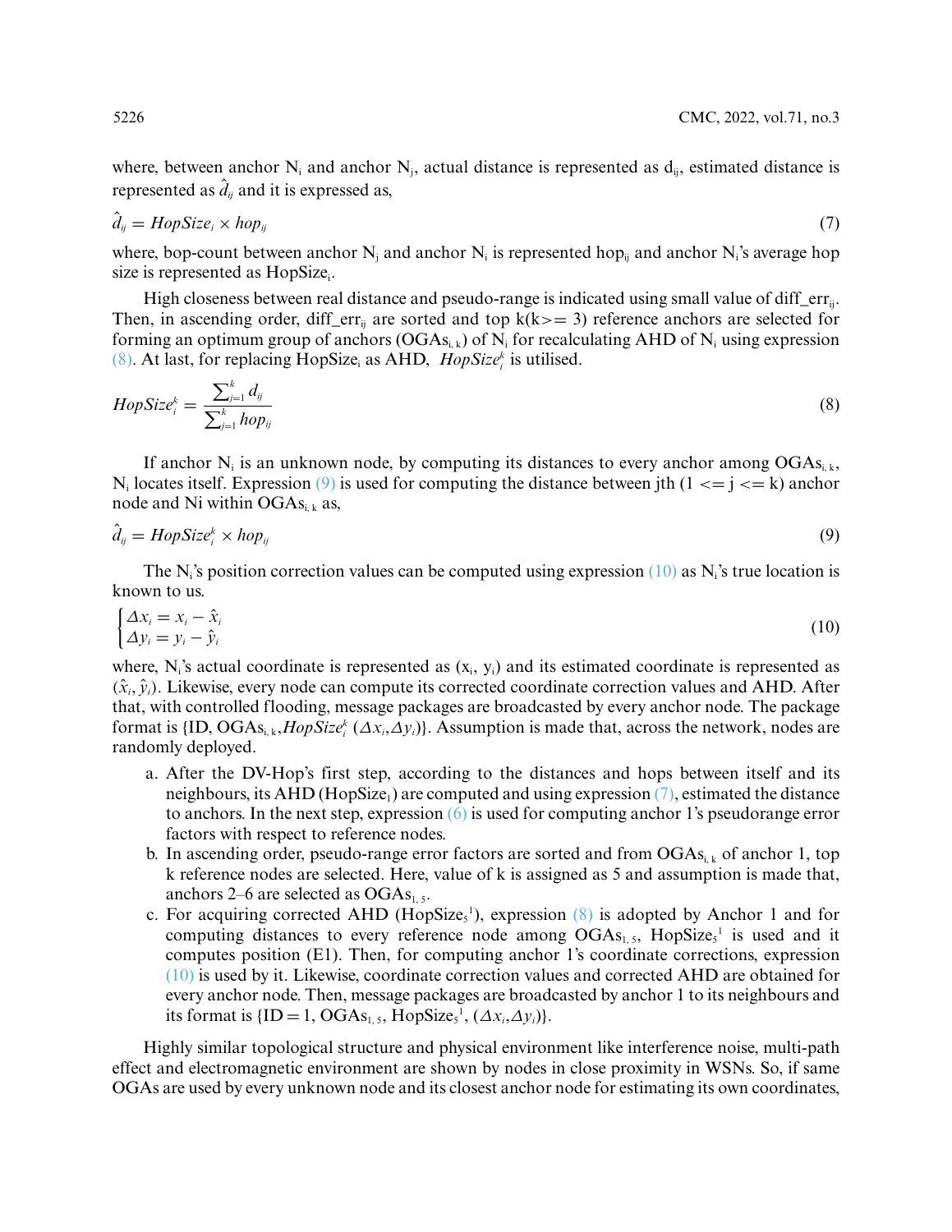then it produces same coordinate correction values. The unknown node's coordinates are corrected reasonably using the coordinate correction values of its nearest anchor.

However, under topology random networks, Gaussian distribution is obeyed by correction values. On unknown node's positioning accuracy, greater effect is shown by the closest anchor node. Thus, for ensuring closest anchor node which is having high effect on localization results, weights  $p_i = 1/hop_{ui}$  are defined, where, hop-count between unknown node  $n_u$  and anchor  $N_i$  is given by hop<sub>ui</sub> and  $N_i$  within  $OGAs<sub>i,k</sub>$ . Then, expression [\(11\)](#page-8-0) is used for modifying n<sub>u</sub>'s coordinates. The n<sub>u</sub>'s final estimates are given by  $(x_u, y_u)$ .

<span id="page-8-0"></span>
$$
\begin{cases} x_u = \hat{x}_u + \frac{1}{k} \sum_{i=1}^k p_i \Delta x_i \\ y_u = \hat{y}_u + \frac{1}{k} \sum_{i=1}^k p_i \Delta y_i \end{cases}
$$
 (11)

For computing unknown node U's position, assumption is made that anchor node 1 is nearest anchor node to unknown node U.

- a. From anchor node 1, message package are received by unknown node U. Then, for computing estimated coordinates U1, range between U and every anchor node among  $OGAs<sub>1,5</sub>$  is used by U.
- b. At last for acquiring localization result U2, in expression  $(11)$ , OGAs<sub>1, 5's</sub> coordinate correct values and U1 coordinates are used as an input.

# **4 Results and Discussion**

The flow model of the proposed system is shown as in [Fig. 1.](#page-8-1) Various routing protocol's performance is evaluated using the simulation results. In this section, simulation results of Modified Disnce Vector Hop based Multipath Routing Protocol (MDVHMRP), Improved DV-Hop Localization Algorithm (IDVHLA) and Multiple MQoS aware Route Path Establishment (MQoS-RPE) are presented and various parameter metrics like end-to-end delay, energy consumption, packet delivery are used for making performance comparison.



<span id="page-8-1"></span>**Figure 1:** Flow of proposed research method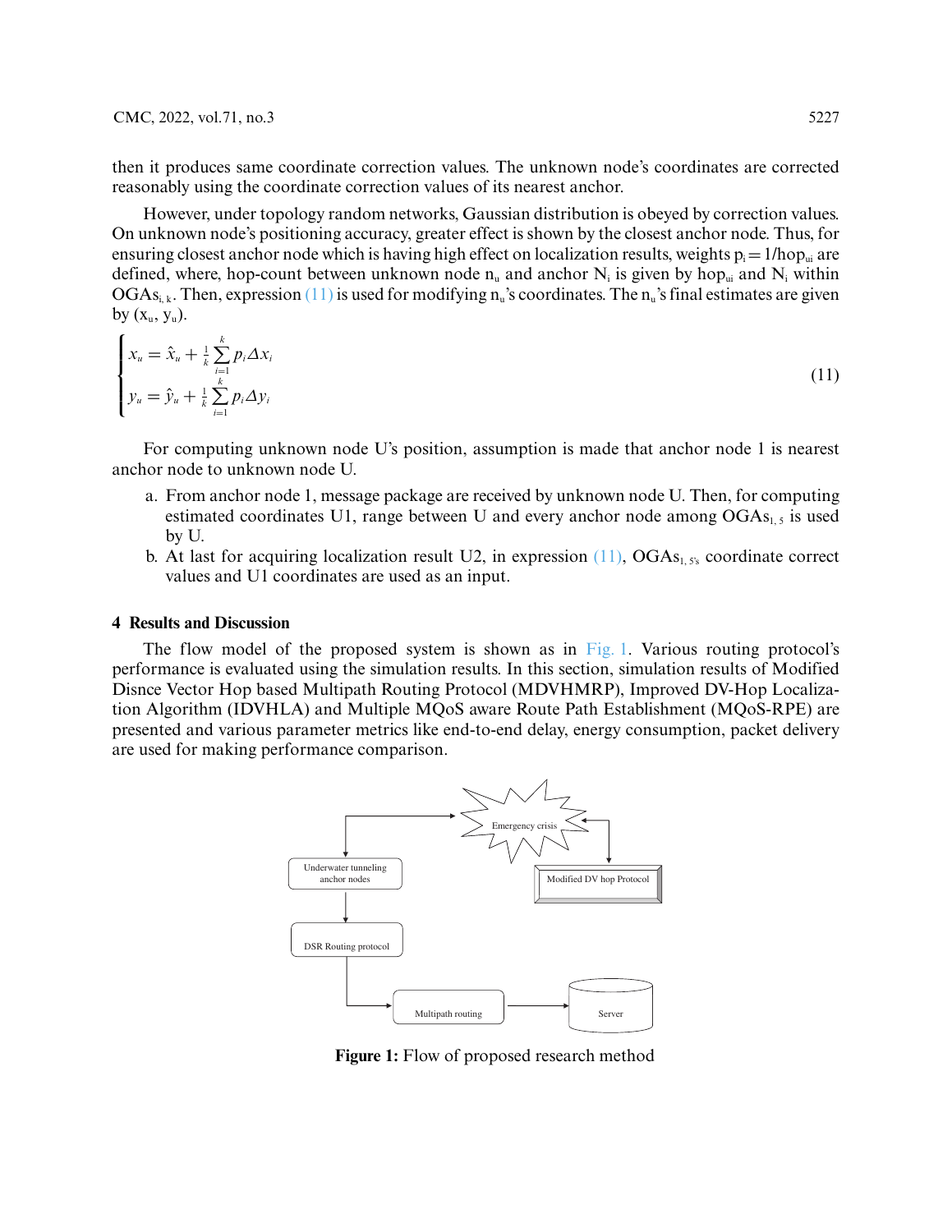# *4.1 Throughput*

Rate at which waves are received by sink are given by throughput. Sensor network views throughput as a phenomenon of "monitoring rate". In general, production's maximum rate or maximum processing rate is defined by throughput. In the network, cumulative sum of data rates that are delivered to all nodes defines throughput. It is defined by packets per second.

$$
Throughout = \sum_{i=0}^{T} \frac{N_p(i)}{t(i)}
$$
\n(12)

where,

Np(i) indicates total packets count transmitted by ith node

 $t(i)$  indicates time period of  $i<sup>th</sup>$  node transmission

Protocol's better performance is achieved with better through values as indicated in [Fig. 2.](#page-9-0) [Tab. 1](#page-9-1) summarizes the simulation results of through metric.



**Figure 2:** Throughput comparison

<span id="page-9-0"></span>

| Time in sec | Throughput in $\%$ |               |                |  |
|-------------|--------------------|---------------|----------------|--|
|             | MQoS-RPE           | <b>IDVHLA</b> | <b>MDVHMRP</b> |  |
|             | 42                 | 88            | 91             |  |
| 10          | 57                 | 93            | 95             |  |
| 15          | 67                 | 95            | 96             |  |
| 20          | 77                 | 95            | 96.5           |  |
| 25          | 85                 | 95            | 96.5           |  |
| 30          | 85                 | 95            | 97             |  |
| 35          | 90                 | 95            | 98             |  |
| 40          | 90                 | 95            | 98             |  |
| 45          | 90                 | 95            | 98             |  |

<span id="page-9-1"></span>**Table 1:** Throughput simulation values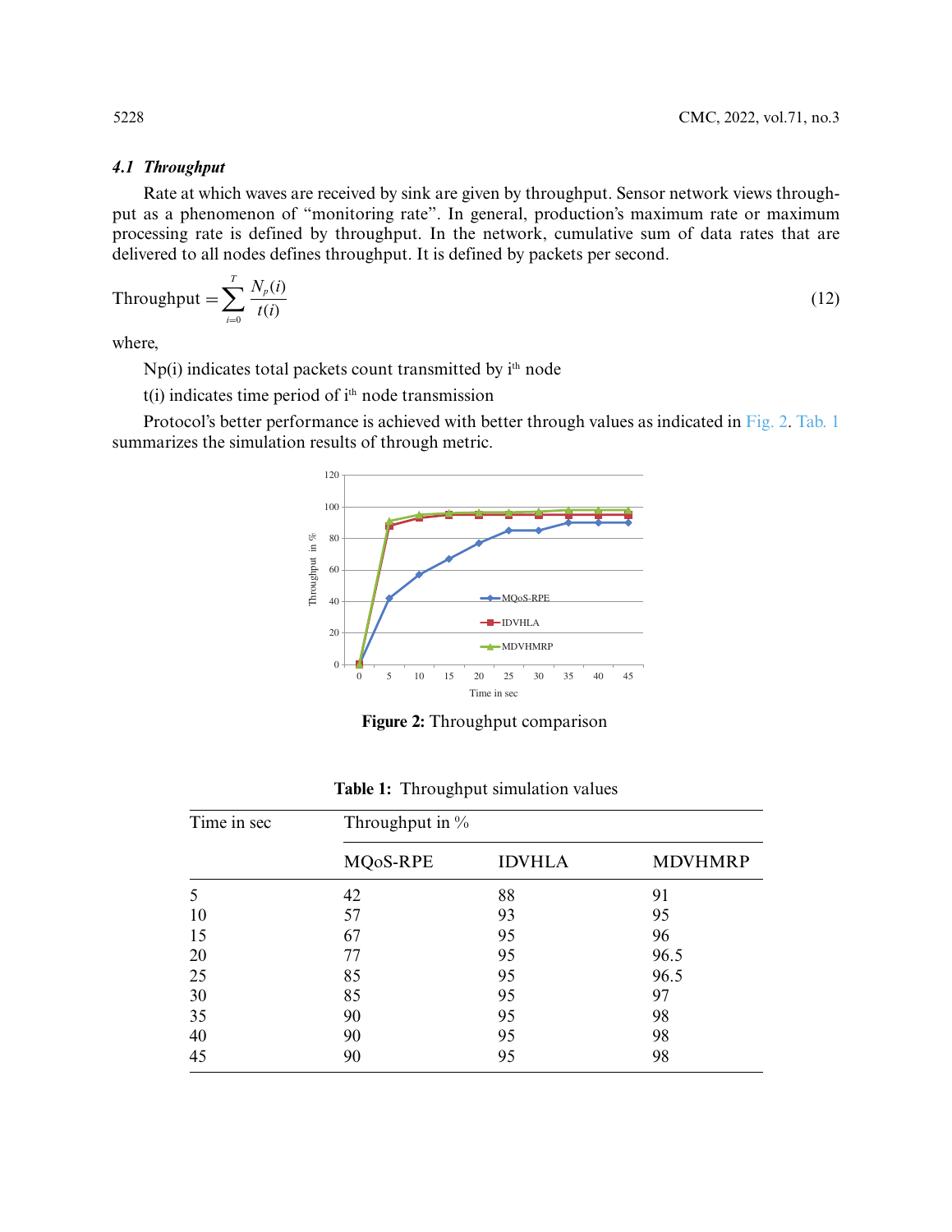Throughput comparison between proposed research technique and existing technique are shown in [Fig. 2.](#page-9-0) Better performance is produced by proposed research technique when compared with available technique with respect to throughput. With increased data packets count, better performance cannot be achieved using available techniques and 15 sec saturated level time needed by these techniques. Around 2.3% enhancement and around 26.79% enhancement can be achieved using this proposed MDVHMRP methodology when compared with IDVHLA and MQoS-RPE respectively.

#### *4.2 End-To-End Delay*

From source to destination, time required by a packet to get transmitted over the network defines one-way delay (OWD) or end-to-end delay. From source node to sink node, amount of time required is defined by this. Protocol's better performance can be achieved using low value of this end to end delay as shown in [Fig. 3.](#page-10-0) [Tab. 2](#page-10-1) summarizes the simulation results of End-To-End Delay metric.



**Figure 3:** End to end delay comparison

<span id="page-10-0"></span>

| Number of nodes | End to end delay in ms |               |                |  |
|-----------------|------------------------|---------------|----------------|--|
|                 | MQ <sub>o</sub> S-RPE  | <b>IDVHLA</b> | <b>MDVHMRP</b> |  |
| 10              | 0.5                    | 0.4           | 0.3            |  |
| 20              | 1.4                    | 1.1           | 0.9            |  |
| 30              | 2.4                    | 2.1           | 1.7            |  |
| 40              | 2.4                    | 2.2           | 1.9            |  |
| 50              |                        | 2.8           | 23             |  |

<span id="page-10-1"></span>**Table 2:** End to end delay simulation values

$$
\text{End-to-End delay} = \sum_{i=0}^{T} \frac{R_{\iota(i)} - T_{\iota(i)}}{T_p}
$$

where,

 $R<sub>t</sub>$  (i) indicates received time of i<sup>th</sup> data packet

(13)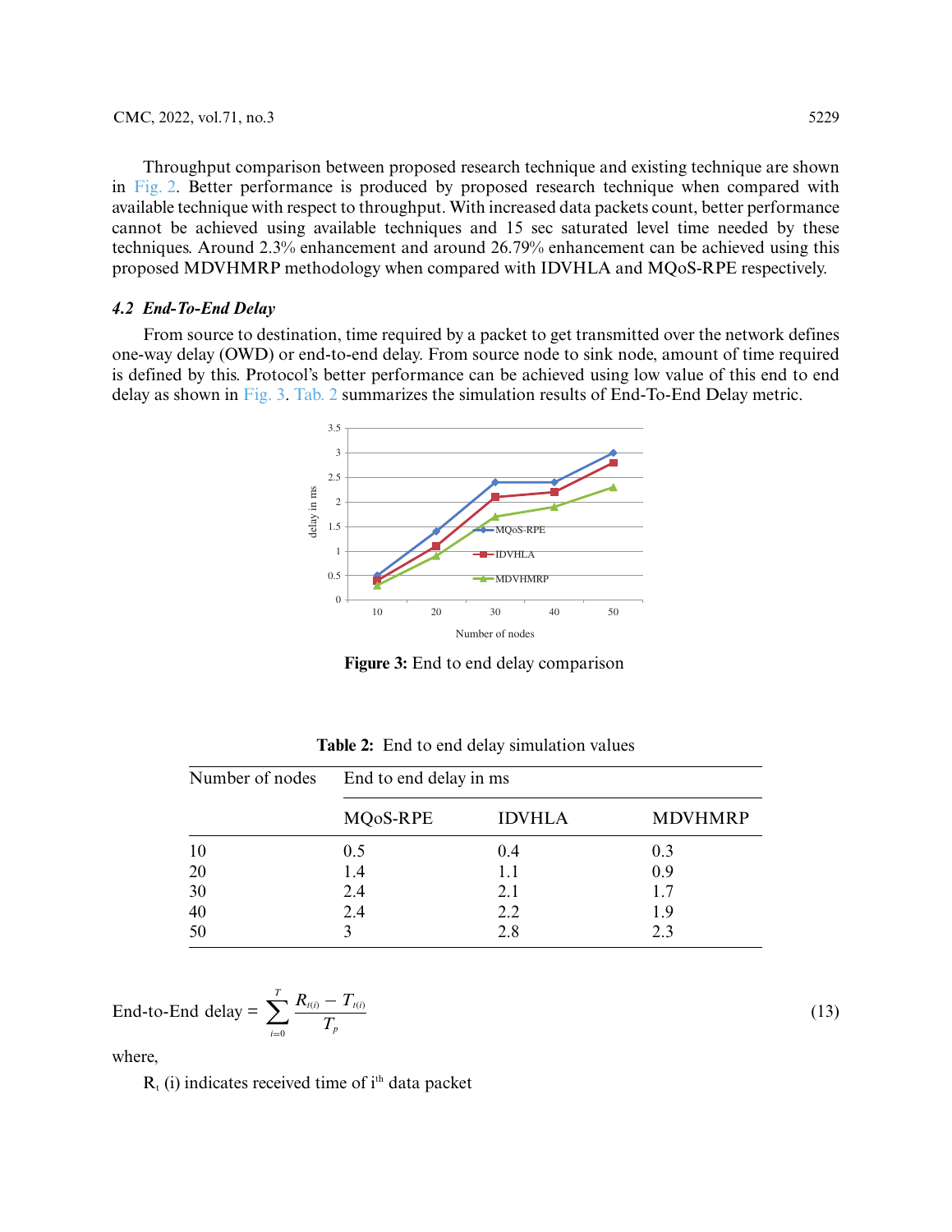- $T<sub>t</sub>$  (i) indicates transmitted time of  $i<sup>th</sup>$  data packet
- $T<sub>p</sub>$  indicates Total transmitted packets count

End to end metric comparison between proposed research technique and existing technique are shown in [Fig. 3.](#page-10-0) Better performance is produced by proposed research technique when compared with available technique with respect to end to end delay. Around 50–70 packets can be send using a proposed methodology in a second. Around 17% enhancement and around 26% enhancement can be achieved using this proposed MDVHMRP methodology when compared with IDVHLA and MQoS-RPE respectively.

# *4.3 Energy Consumption*

In a simulated duration, average amount of consumed energy is indicated using this. Better lifetime of a network is achieved with lower energy consumption. Cumulative energy consumed to transmit a data to base station from source nodes gives the total energy consumed (mJ). Difference between node's initial energy and consumed energy defines this and it is expressed as,

$$
E_T = \sum_{i=0}^T E_I(i) - E_C(i)
$$
\n(14)

where,

 $E_T$  indicates total energy consumption

 $E<sub>I</sub>$  (i) indicates initial energy of i<sup>th</sup> node

 $E_c$  (i) indicates consumed energy of i<sup>th</sup> node

When compared with other research methodologies, considerably less energy is consumed by proposed research technique as indicated in [Fig. 4.](#page-11-0) There will be a linear increase in energy consumption, when there is an increase in nodes count. Around 16% consumption of energy and 48% consumption of energy is minimized by proposed MDVHMRP technique, when compared with available IDVHLA and MQoS-RPE techniques. [Tab. 3](#page-12-0) summarizes the simulation results of Energy Consumption metric.



<span id="page-11-0"></span>**Figure 4:** Energy comparison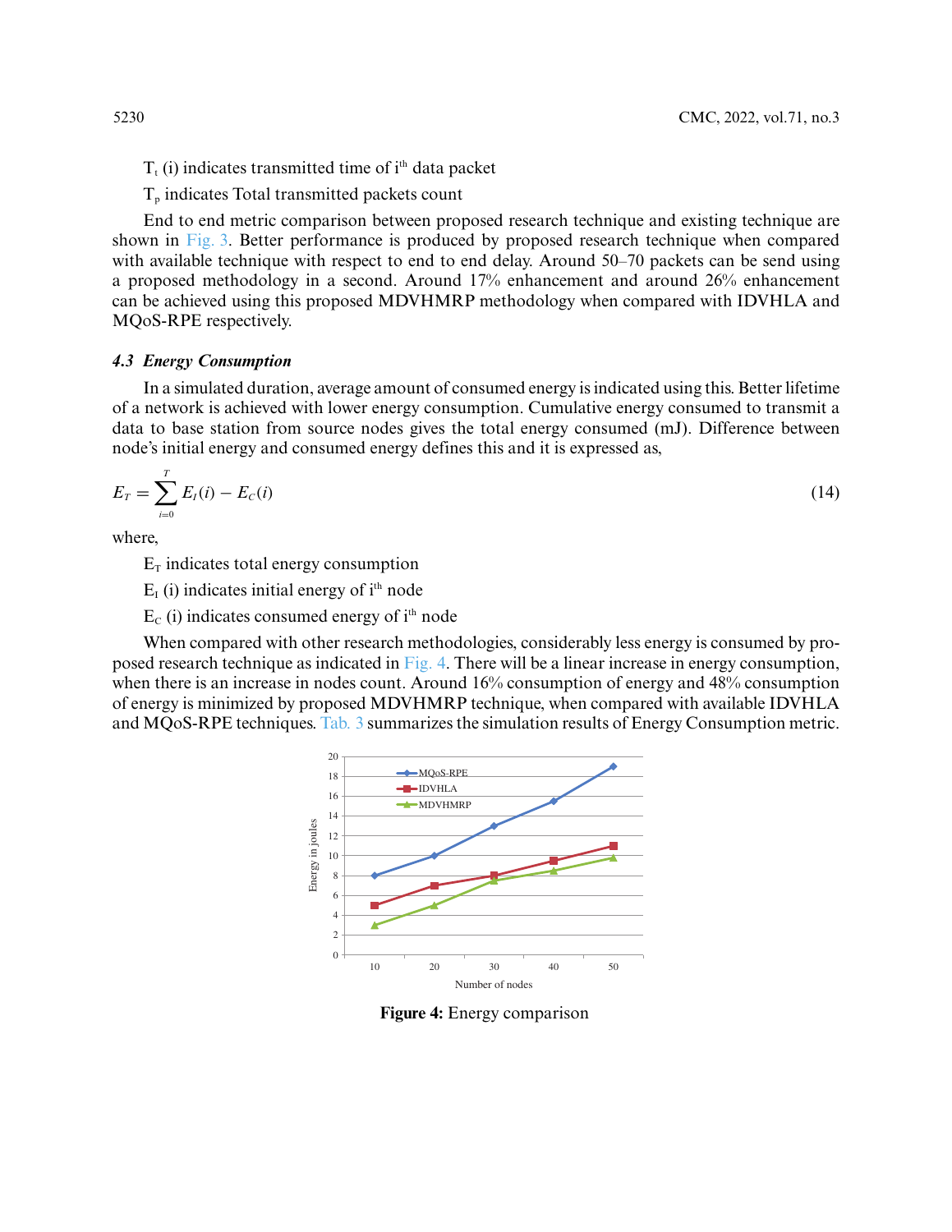| Number of nodes | Energy consumption in joules |               |                |  |
|-----------------|------------------------------|---------------|----------------|--|
|                 | MQ0S-RPE                     | <b>IDVHLA</b> | <b>MDVHMRP</b> |  |
| 10              |                              |               |                |  |
| 20              |                              |               |                |  |
| 30              | 13                           |               | 7.5            |  |
| 40              | 15.5                         | 9.5           | 8.5            |  |
| 50              |                              |               | 9.8            |  |

<span id="page-12-0"></span>**Table 3:** Energy consumption comparison values

# *4.4 Packet Delivery Ratio*

Ratio between data packets count delivered to destination and total number of packets transmitted defines this packet delivery ratio. Delivered data level to the destination is illustrated using this. Better performance is indicated using high value of packet delivery ratio. Ration of packets count successfully transmitted to destination defines this Packet Delivery Ratio (%) and it is expressed by,

$$
PDR = \frac{P_r}{P_t} \times 10\tag{15}
$$

where,

PDR indicates Packet Delivery Ratio

Pr indicates number of packets received

 $P<sub>t</sub>$  indicates number of packets transmitted

While making comparison with available techniques, high packet delivery ratio will be produced by proposed research technique as indicated in [Fig. 5.](#page-13-0) High packet delivery ratio count can be produced using MDVHMRP at lower time. In addition to topology control, multipath routing and multihop communication is used with collaborative communication by nodes, which makes this increase in packet delivery ratio. Proposed research work provides better performance results when compared with available techniques as proven in experimental results. When compared with IDVHLA, 2% enhancement and compared with MQoS-RPE, 5% enhancement is produced by this proposed technique. [Tab. 4](#page-13-1) summarizes the simulation results of Packet Delivery Ratio metric.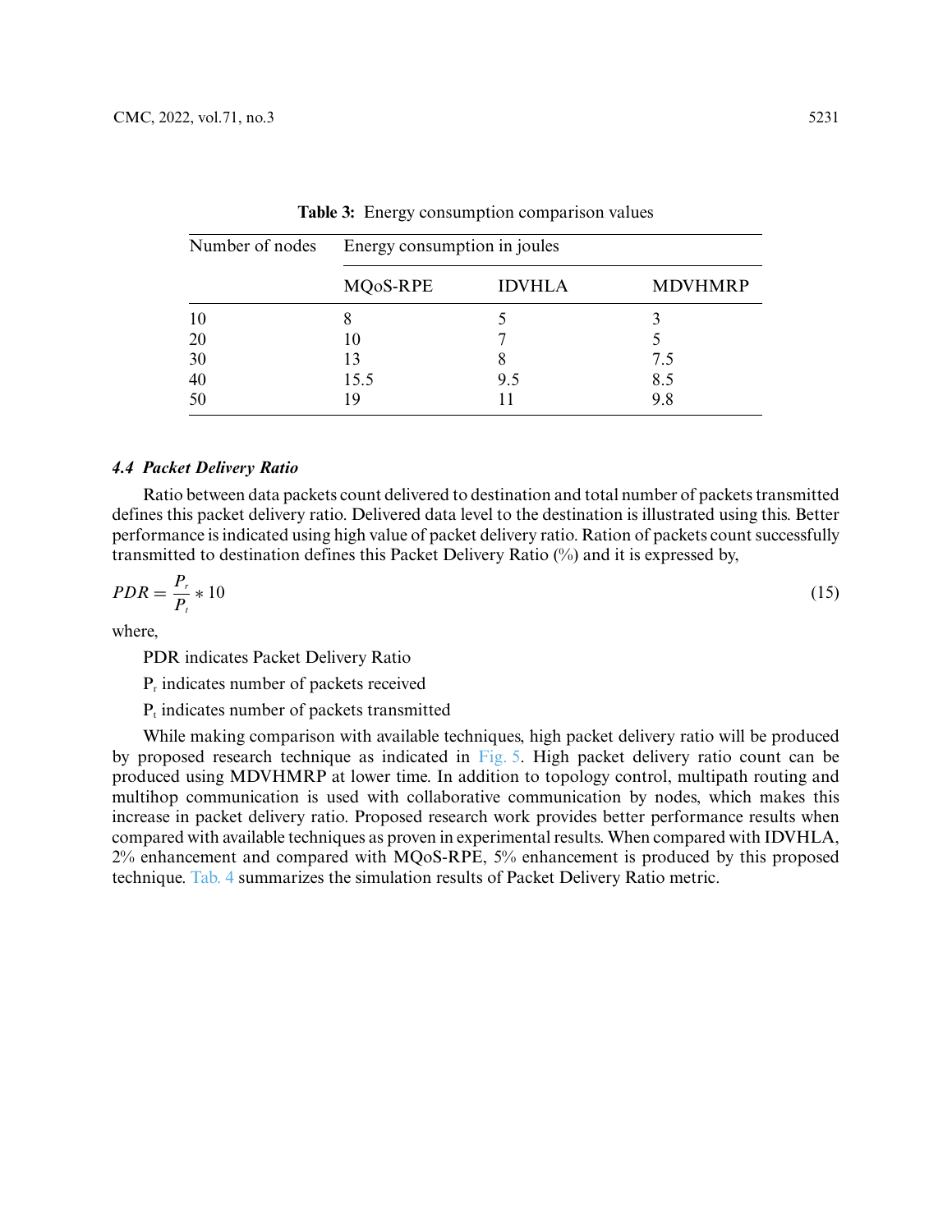

**Figure 5:** Packet delivery ratio comparison

<span id="page-13-0"></span>

| Time in sec | Packet delivery ratio |               |                |  |
|-------------|-----------------------|---------------|----------------|--|
|             | MQ <sub>o</sub> S-RPE | <b>IDVHLA</b> | <b>MDVHMRP</b> |  |
|             | 0.87                  | 0.92          | 0.95           |  |
| 10          | 0.9                   | 0.93          | 0.95           |  |
| 15          | 0.9                   | 0.93          | 0.95           |  |
| 20          | 0.9                   | 0.93          | 0.95           |  |
| 25          | 0.9                   | 0.93          | 0.95           |  |
| 30          | 0.9                   | 0.93          | 0.95           |  |
| 35          | 0.9                   | 0.93          | 0.95           |  |
| 40          | 0.9                   | 0.93          | 0.95           |  |

<span id="page-13-1"></span>**Table 4:** Packet delivery ratio comparison values

#### **5 Conclusion**

For anchor node position detection, a Modified Distance Vector Hop technique is proposed in this research work. For neighbour nodes presence detection, time taken and session time are also considered in this research work in addition to hop count values. Malicious nodes presence can be avoided by considering session time in neighbour node presence detection. The alert message are send by people in emergency crisis to sever in initial condition. Then DSR routing protocol is used for doing immediate route path selection. In case of route path failure, for ensuring uninterrupted communication and faster communication, this work introduces a multi path routing. The modified distance vector hop technique is used for predicting anchor node location information and predicted information will be transmitted. In NS2 simulation environment, overall evaluation of this research work is carried out. When compared with available techniques, localization accuracy is enhanced by proposed technique as proven in experimental results.

**Acknowledgement:** The authors would like to thank Dr. Hayat Dino Bedru and Shirley S.T. Yeung for their extensive support during the critical review of this article.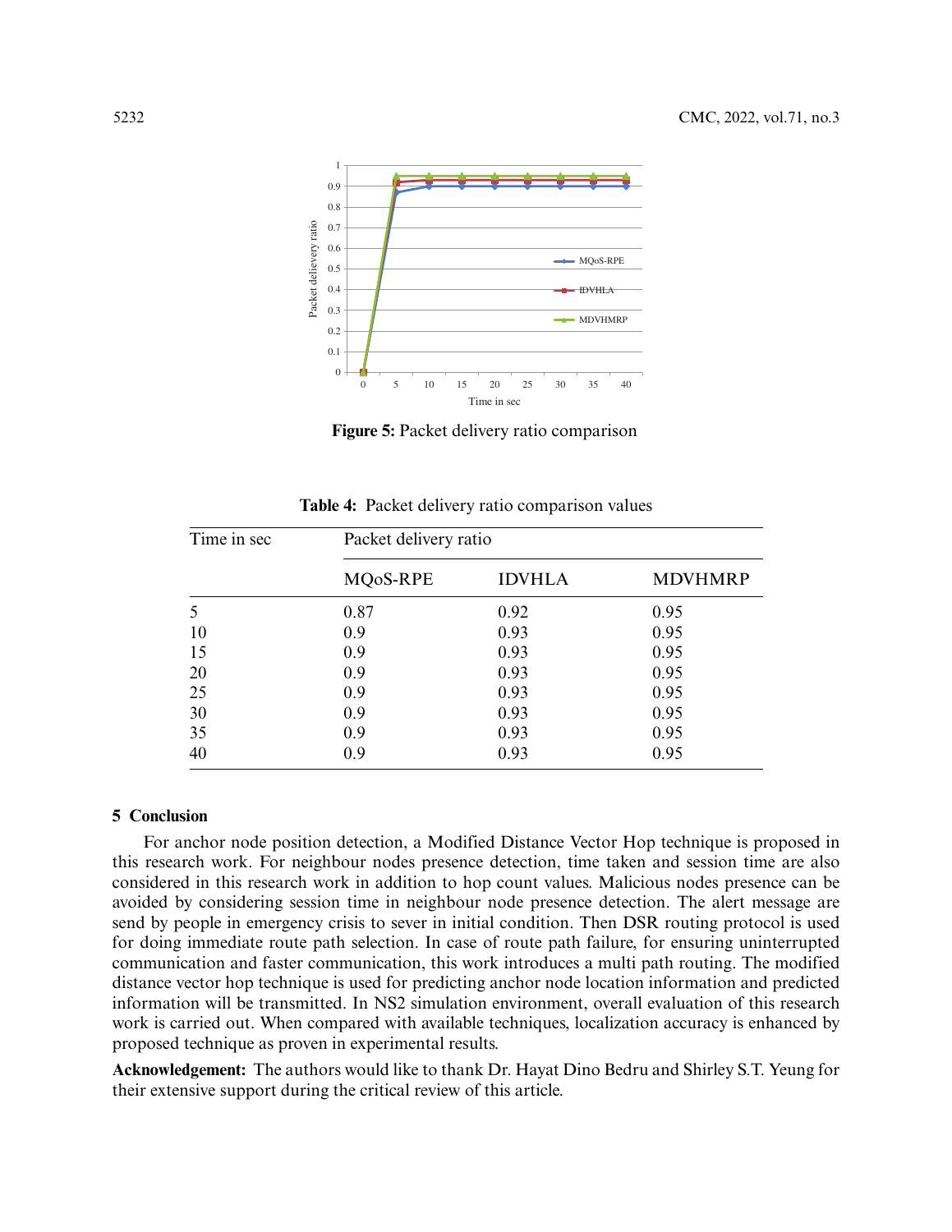**Funding Statement:** The authors received no specific funding for this study.

**Conflicts of Interest:** The authors declare that they have no conflicts of interest to report regarding the present study.

#### **References**

- <span id="page-14-0"></span>[1] N. E. Horelik, H. Katz, G. C. Mahoney IV, J. T. Hinton IV and M. J. Martin, "Emergency location analysis system," U.S. Patent Application No. 16271634, Patent No. 10820181, 2019.
- <span id="page-14-1"></span>[2] S. Han, Y. Noh, U. Lee and M. Gerla, "Optical-acoustic hybrid network toward real-time video streaming for mobile underwater sensors," *Ad Hoc Networks*, vol. 83, pp. 1–7, 2019.
- <span id="page-14-2"></span>[3] H. Bi, W. L. Shang and Y. Chen, "Cooperative and energy-efficient strategies in emergency navigation using edge computing," *IEEE Access*, vol. 8, pp. 54441–54455, 2020.
- <span id="page-14-3"></span>[4] C. Wang, H. Lin, R. Zhang and H. Jiang, "A situation-aware emergency navigation algorithm with sensor networks," *IEEE Transactions on Mobile Computing*, vol. 16, no. 4, pp. 1149–1162, 2016.
- <span id="page-14-4"></span>[5] A. Depari, A. Flammini, D. Fogli and P. Magrino, "Indoor localization for evacuation management in emergency scenarios," *IEEE Workshop on Metrology for Industry 4.0 and IoT*, vol. 1, pp. 146–150, 2018.
- <span id="page-14-5"></span>[6] H. Yetgin, K. T. K. Cheung, M. El-Hajjar and L. H. Hanzo, "A survey of network lifetime maximization techniques in wireless sensor networks," *IEEE Communications Surveys & Tutorials*, vol. 19, no. 2, pp. 828– 854, 2017.
- <span id="page-14-6"></span>[7] B. Prabhu, M. Pradeep, and E. Gajendran, "Military applications of wireless sensor network system," *A Multidisciplinary Journal of Scientific Research & Education*, vol. 2, no. 12, pp. 164–168, 2016.
- <span id="page-14-7"></span>[8] A. K. Paul and T. Sato, "Localization in wireless sensor networks: A survey on algorithms, measurement techniques, applications and challenges," *Journal of Sensor and Actuator Networks*, vol. 6, no. 4, pp. 1–24, 2017.
- <span id="page-14-8"></span>[9] R. C. Shit, S. Sharma, D. Puthal and A. Y. Zomaya, "Location of things (LoT): A review and taxonomy of sensors localization in IoT infrastructure," *IEEE Communications Surveys & Tutorials*, vol. 20, no. 3, pp. 2028–2061, 2018.
- <span id="page-14-9"></span>[10] G. Tuna and V. C. Gungor, "A survey on deployment techniques, localization algorithms, and research challenges for underwater acoustic sensor networks," *International Journal of Communication Systems*, vol. 30, no. 17, pp. e3350, 2017. [Online]. Available: [https://onlinelibrary.wiley.com/doi/abs/10.1002/dac.3350.](https://onlinelibrary.wiley.com/doi/abs/10.1002/dac.3350)
- <span id="page-14-10"></span>[11] P. Shrivastava, "A hybrid sink repositioning technique for data gathering in wireless sensor networks," *Wireless Sensor Networks: Insights and Innovations*, 2017. [Online]. Available: https://www.intechopen. [com/books/wireless-sensor-networks-insights-and-innovations/a-hybrid-sink-repositioning-technique-for](https://www.intechopen.com/books/wireless-sensor-networks-insights-and-innovations/a-hybrid-sink-repositioning-technique-for-data-gathering-in-wireless-sensor-networks)data-gathering-in-wireless-sensor-networks.
- <span id="page-14-11"></span>[12] Z. Vincze, D. Vass, R. Vida, A. Vidács and A. Telcs, "Adaptive sink mobility in event-driven multi-hop wireless sensor networks," *Proc. of the First Int. Conf. on Integrated Internet Ad Hoc and Sensor Networks*, Nice, France, vol. 138, pp. 13–23, 2006.
- <span id="page-14-12"></span>[13] Y. Yuan, M. Chen and T. Kwon, "A novel cluster-based cooperative MIMO scheme for multi-hop wireless sensor networks," *EURASIP Journal on Wireless Communications and Networking*, vol. 2006, no. 1, pp. 1–9, 2006.
- <span id="page-14-13"></span>[14] P. Nayak and B. Vathasavai, "Energy efficient clustering algorithm for multi-hop wireless sensor network using type-2 fuzzy logic," *IEEE Sensors Journal*, vol. 17, no. 14, pp. 4492–4499, 2017.
- <span id="page-14-14"></span>[15] S. Goyal and M. S. Patterh, "Modified bat algorithm for localization of wireless sensor network," *Wireless Personal Communications*, vol. 86, no. 2, pp. 657–670, 2016.
- <span id="page-14-15"></span>[16] X. Yang, Z. Gao and Q. Niu, "Unmanned aerial vehicle–assisted node localization for wireless sensor networks," *International Journal of Distributed Sensor Networks*, vol. 13, no. 12, pp. 1–13, 2017.
- <span id="page-14-16"></span>[17] N. Liu, J. S. Pan and J. Wang, "An adaptation multi-group quasi-affine transformation evolutionary algorithm for global optimization and its application in node localization in wireless sensor networks," *Sensors*, vol. 19, no. 19, pp. 1–25, 2019.